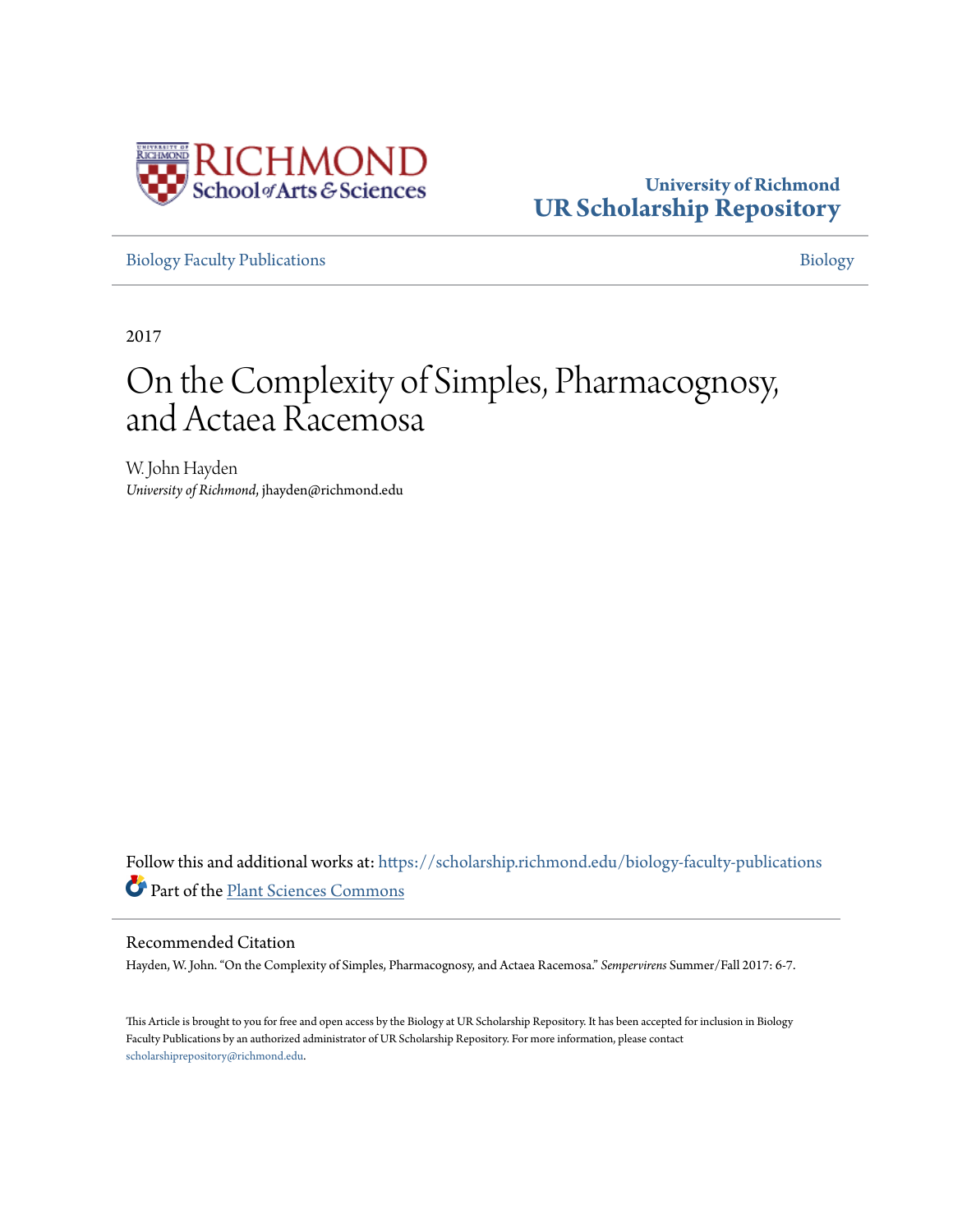### On the Complexity of simples

# Pharmacognosy and *Actaea racemosa*

Article and illustrations by W. John Hayden, Botany Chair.

Pharmacognosy, a discipline at the intersection of botany and medicine, deals with knowledge about medicines derived from plants (Youngken 1950). A central goal of pharmacognosy is the accurate and consistent taxonomic identification of medicinal plants and medicinal plant products. Unlike drugstore pill bottles, medicinal plants in nature do not come with labels. One aspect of pharmacognosy, then, is the identification of whole plants found in nature. Much as in field botany and plant systematics, this aspect of pharmacognosy involves learning to recognize species by overall appearance (gestalt), or by dichotomous keys, or both.

Seldom, however, do entire plants possess desirable medical properties. Rather, depending on the species, useful compounds tend to be concentrated in just one or a few plant organs. In the case of *Actaea racemosa* (Black Cohosh), the Virginia Native Plant Society's 2017 Wildflower of the Year, medicinal properties are concentrated in the roots and rhizomes (see sidebar). For other medicinal plants, leaves, flowers, fruits, or seeds are prized.

Typically, once a medicinal plant is found, only the organs with medicinal properties are harvested, and these crude bits of plant matter are known as simples. Simples are usually dried for storage and subsequently may be shredded or pulverized. Obviously, it is just as important to be confident of the identity of one's stockpile of simples as it is to know their sources in the field. Consequently, pharmacog-



Figures 1 and 2. Root and rhizome of *Actaea racemosa* as seen in cross section. Darkgray regions represent first-formed (primary) xylem, light gray represents later-formed (secondary) xylem. Figure 1. Root; central diamond-shaped area of primary xylem; the Maltese cross–like pattern develops as secondary xylem is added to the root. Figure 2. Rhizome; xylem in the form of radially elongate patches of cells; primary xylem is innermost. Figures 1 and 2 redrawn by W. John Hayden from *Wintermute* (1905).

nosy also strives to provide means for identifying isolated and dried plant organs, whether intact, sliced, diced, or powdered. Identification of simples is, thus, a particularly challenging aspect of pharmacognosy, which by necessity adopts the tools and techniques of comparative microscopic plant anatomy. This article explores anatomical aspects of Black Cohosh used in pharmacognosy to aid in identification of this significant medicinal plant. Much of the information discussed here was developed in the late 19th and early 20th centuries, but remains relevant today.

Before delving into the details of Black Cohosh's microscopic structure, it is worth noting that the diversity of plant form (sometimes referred to as disparity) is pervasive at all levels of biological organization. From whole plant architecture to the microscopic bumps on pollen grains, the plant kingdom encompasses a staggering array of forms. It is disparity of form that allows allergists to identify pollen grains caught floating in air or investigators to identify fragments of leaves or stems found at crime scenes. Pharmacognosy similarly exploits this fundamental disparity of plant form. The whole point, of course, is to guarantee correct identity of natural medicine ingredients and to guard against adulteration.

A noteworthy aspect of the roots and rhizomes of *Actaea racemosa* is that their internal tissues are yellow, a somewhat unusual feature that certainly helps in identification when confronting an apothecary's simple. But other plants in the Buttercup Family (Ranunculaceae) and the closely related Barberry Family (Berberidaceae) have similar yellow pigments in their roots and rhizomes. Consequently, additional anatomical details of each organ are required to assure correct identification.